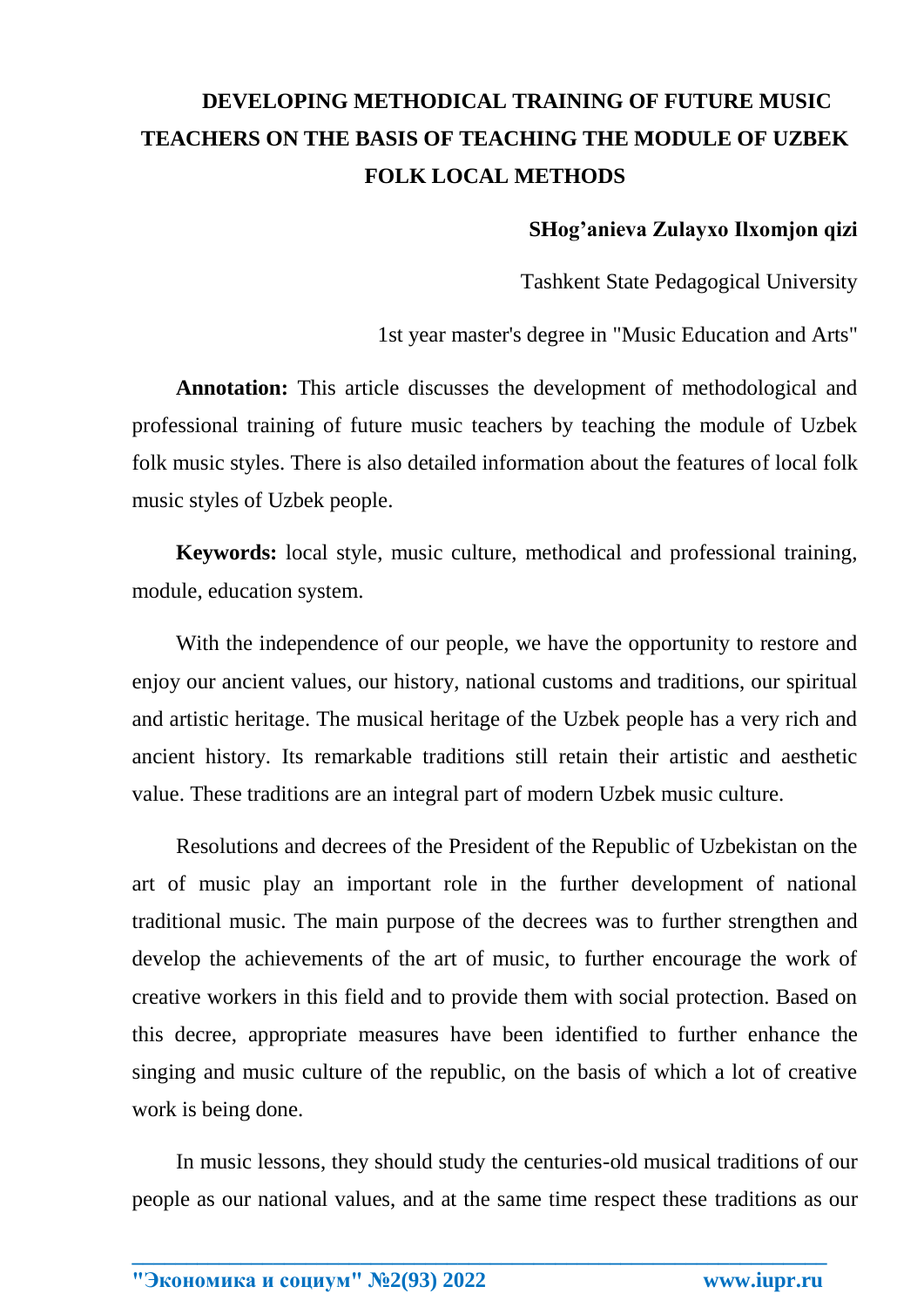national values. Because in this graduate work we study closely the songs and yallas, labor sayings and lapars, epics and great songs, musical instruments, which have been created by the Uzbek people for a long time and are sung in different situations and times. we can enjoy spiritually. At the same time, this graduate work allows us to get acquainted in detail with the local musical traditions that have emerged at various events in our region. For example, if we live in Namangan region, with the help of this graduate work, along with the study of local folk music, we can see examples of music in Bukhara, Surkhandarya, Kashkadarya, Khorezm. songs. In this way, we will be able to enjoy the diversity and color of our people's songs.

The term "Uzbek music" has a broad meaning, including the two main layers of our national music - folk music and teacher-professional music, as well as modern music such as composition and composition. covers the branches of creativity. There are also four main local musical styles in the context of Uzbek music, which are named as follows:

- 1. Surkhandarya-Kashkadarya musical style.
- 2. Bukhara Samarkand musical style.
- 3. Khorezm musical style.
- 4. Fergana Tashkent musical style.

Each local musical style has its own characteristics and traditions. These traditions have been formed over a long period of time and are inextricably linked with the lifestyle of our people in different conditions, labor practices, special ceremonies, traditional holidays and other similar processes. To explore these aspects in more detail, let's take a look at the four main local musical styles mentioned above.

The main purpose of studying the local styles of Uzbek folk music is to provide students with a rich and traditionally rich folk music, and on this basis to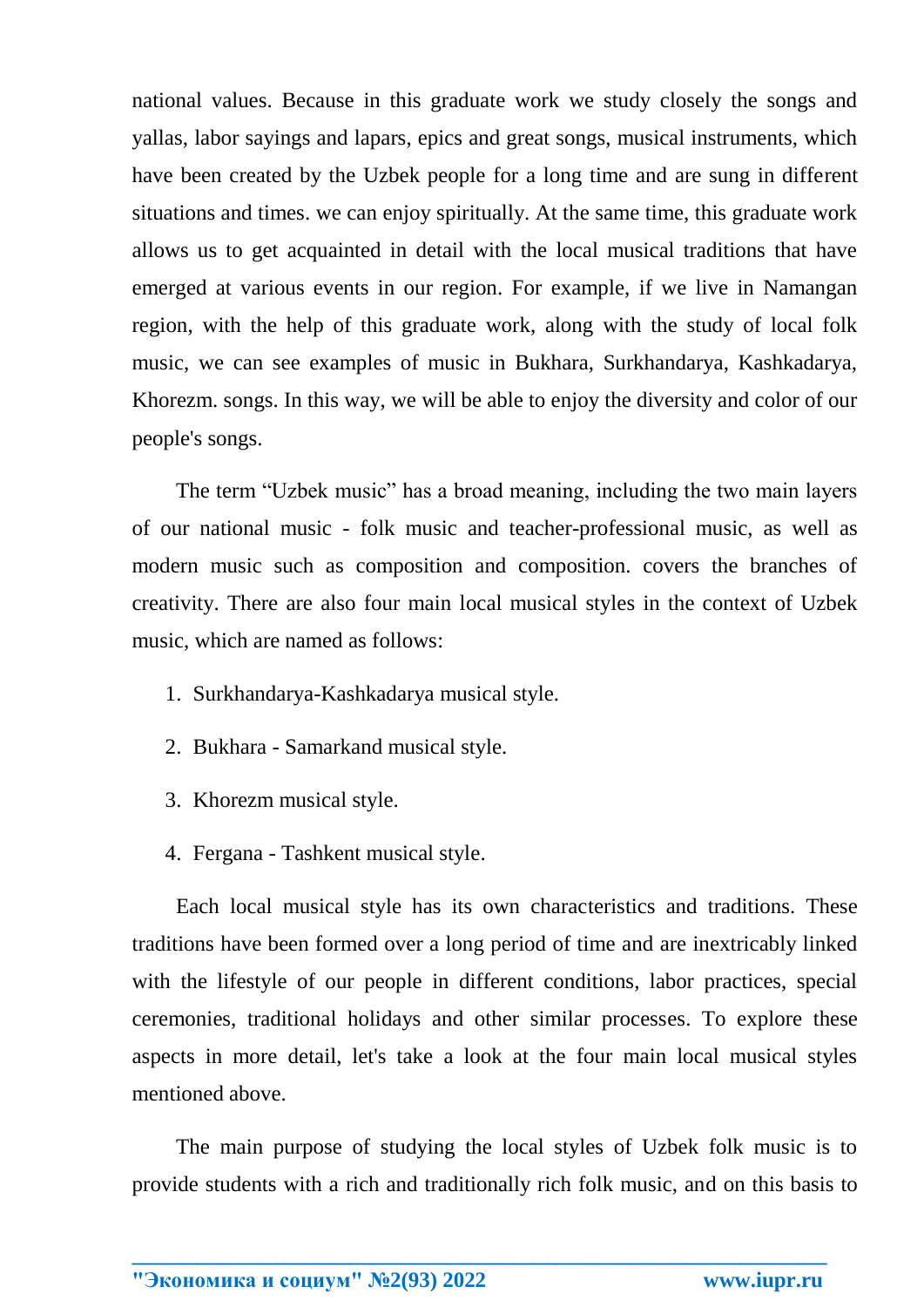form in them a sharp taste, high artistic level and elegant feelings. At the same time, the generation that has lived for many centuries is the national anthem, which is the culmination of the spirituality of our ancestors, the harmonious psyche of our ancestors. It urges us to respect our ancient values and unique traditions, to be the true heirs of the heritage of the motherland, and, consequently, to feel the need for national independence.

Focus on future teachers studying in higher education, including music teachers, who have a thorough professional training in accordance with modern requirements, to become masters of their profession, science and education. In addition, the training system is one of the most important tasks. The more knowledgeable a teacher is in his or her profession and the better he or she can use modern pedagogical technologies, the more educated he or she will be to educate the next generation.

Knowledge and skills in the preparation of future music teachers for higher pedagogical education in pedagogical activities and in music disciplines - music teaching methods, music theory and analysis, choral and choral studies, conducting, solfeggio, etc., and most importantly their attitude to their chosen professions plays an important role. In this regard, it should be noted that students studying in the field of music education have different levels of knowledge, level, musical training and profession.

The expected results can be achieved only if the preparation of future music teachers for technological activities is organized within the framework of an integrated system of teaching all subjects, and not within a single subject. That is, music such as choir and choral studies, conducting, vocal performance, instrumental performance, history of music, analysis of musical works, methods of music teaching (these subjects are important for the student's future music teaching career) In the process of training, the work of professional training and preparation for the technological process is carried out in close connection with each other, and each of the activities (classes) is a step-by-step process of training future teachers.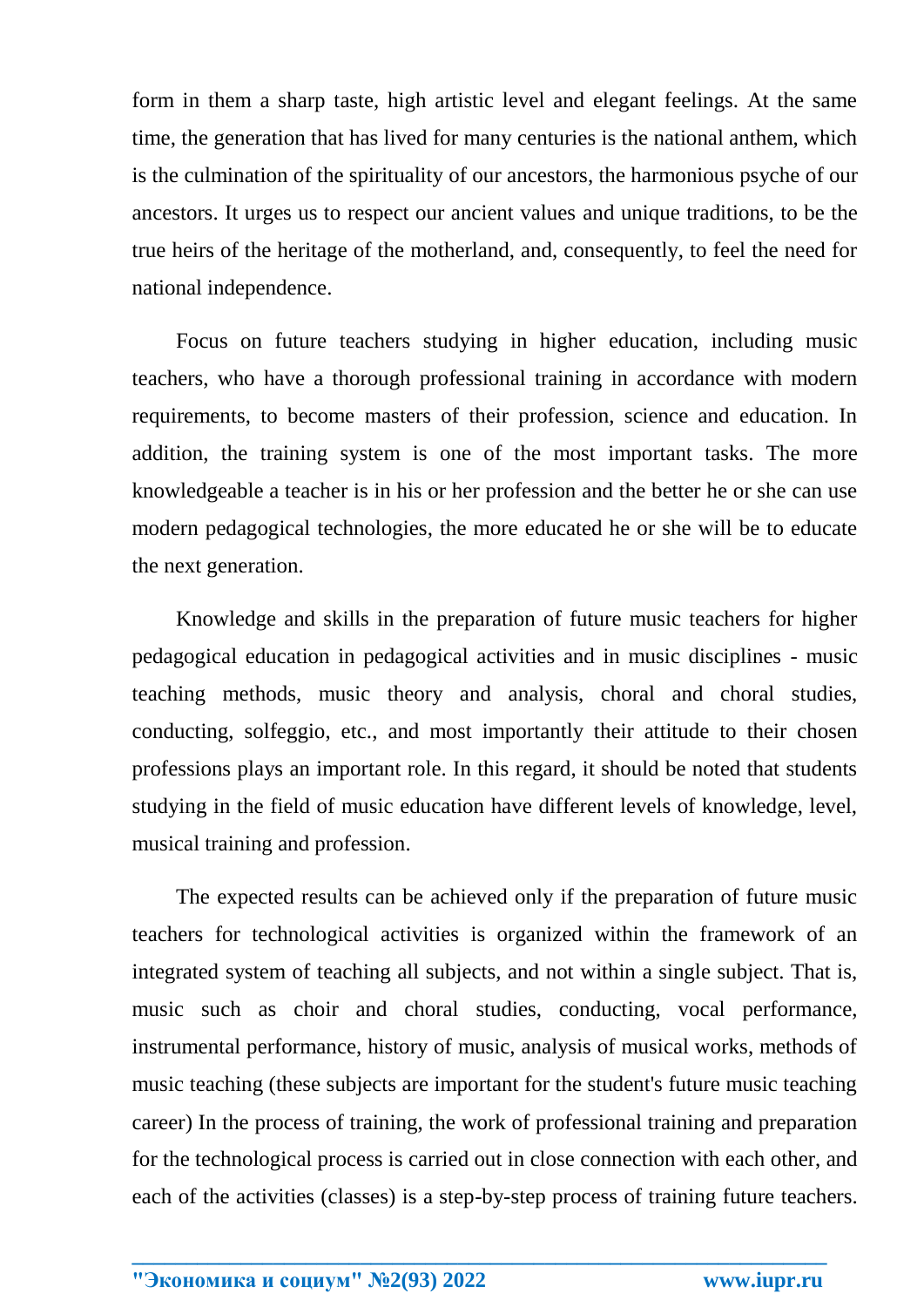it will be effective as a whole system only if it is prepared to be organized on the basis of.

Our observations show that in the process of well-organized pedagogical practice, the professional formation of future teachers becomes more active. Because constant communication with advanced, experienced teachers helps them to directly observe, study, learn and master the best practices of their creative work.

In conclusion, I can say that one of the most important skills that every teacher should have today is the ability to organize and conduct lessons on the basis of pedagogical technologies. Due to its composition, this skill is quite complex.

## **REFERENCES:**

- **1.** Ismailov Tohir. "MUSIQA MADANIYATI DARSLARIDA RUS KOMPOZITORLARI IJODI ORQALI O'QUVCHILARNING ESTETIK DIDINI RIVOJLANTIRISH" SCIENCE AND EDUCATION IN VOLUME #2 ISSUE #4, APRIL 2021;
- **2.** SHaripova G.. Musiqa va uni o'qitish metodikasi (metodik qo'llanma). Toshkent - 2006.
- **3.** Ismailov Tohir "CHARACTERISTICS OF KHOREZM DOSTON ART" "Экономика и социум" №3(82) 2021
- **4.** Панджиев К. Взаимодействие науки и искусства. Экономика и социум. №1(56). 2019. 91-92 с.
- **5.** Masharipova Gulbahor Tairjanovna and 2Panjiyev Qurbonniyoz Berdiyevich. Methodology Of Using The Activities Of Folklore-Ethnographic Ensembles. nternational Journal of Academic and Applied Research (IJAAR)
- **6.** Panjiyev Qurbonniyoz Berdiyevich. Uzbek Family Ceremony Music and Its Description of Genre. International Journal of Trend in Scientific Research and Development (IJTSRD)